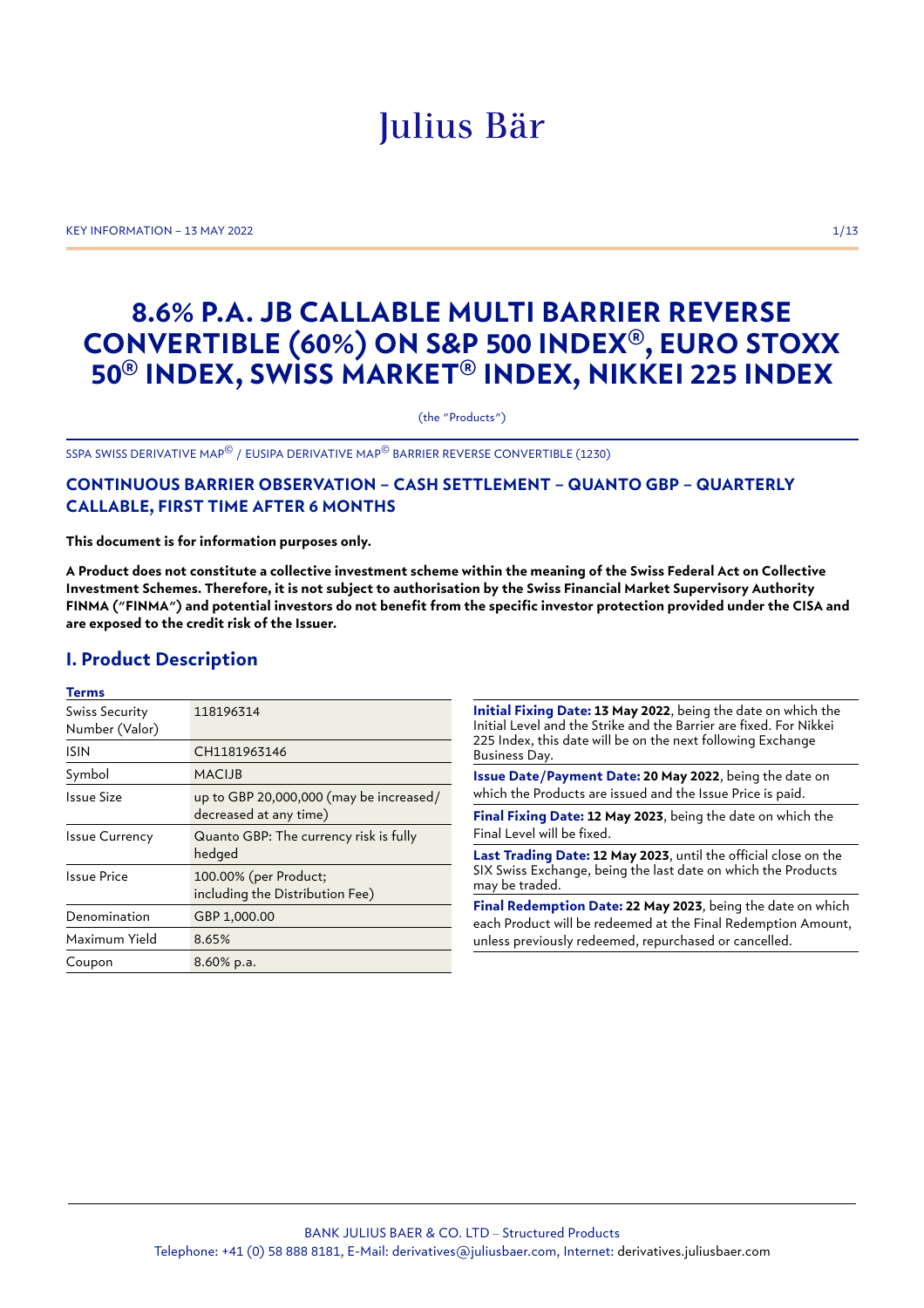## **Table 1: Underlyings**

## **S&P 500 Index® (SPX <INDEX>)**

| Initial Level | $USD$ 4,023.89 <sup>1)</sup> |
|---------------|------------------------------|
| Strike        | USD 4,023.89 $(100\%)^{4}$   |
| Break-even    | USD 3,675.8312               |
| Barrier       | USD 2,414.334 $(60\%)^{4}$   |

## **Euro Stoxx 50® Index (SX5E <INDEX>)**

| Initial Level | EUR 3,703.42 <sup>2)</sup>        |
|---------------|-----------------------------------|
| Strike        | EUR 3,703.42 (100%) <sup>4)</sup> |
| Break-even    | EUR 3,383.0813                    |
| Barrier       | EUR 2,222.052 (60%) <sup>4)</sup> |

## **Swiss Market Index (SMI®) (SMI <INDEX>)**

| Initial Level | CHF 11,650.42 <sup>2)</sup>        |
|---------------|------------------------------------|
| Strike        | CHF 11,650.42 (100%) <sup>4)</sup> |
| Break-even    | CHF 10,642.681                     |
| Barrier       | CHF 6,990.252 (60%) <sup>4)</sup>  |

## **Nikkei 225 Index (NKY <INDEX>)**

| Initial Level | JPY 26,547.05 <sup>3)</sup>        |
|---------------|------------------------------------|
| Strike        | JPY 26,547.05 (100%) <sup>4)</sup> |
| Break-even    | JPY 24,250.7812                    |
| Barrier       | JPY 15,928.23 (60%) <sup>4)</sup>  |

 $^{1)}$  as of 13 May 2022 16:00 EST

 $^{2)}$  as of 13 May 2022 17:30 CET

 $^{3)}$  as of 13 May 2022 15:00 JST

4) in % of the Underlying's Initial Level

#### **Coupon**

| Coupon Amount                                                                                                                                                                                              | 8.60% p.a. of the Denomination. |                                                                       |                               |                            |
|------------------------------------------------------------------------------------------------------------------------------------------------------------------------------------------------------------|---------------------------------|-----------------------------------------------------------------------|-------------------------------|----------------------------|
|                                                                                                                                                                                                            |                                 | For Swiss tax purposes only, the Coupon is split into two components: |                               |                            |
| 1.78% p.a. of the Denomination.<br>Interest Amount                                                                                                                                                         |                                 |                                                                       |                               |                            |
| Premium Amount                                                                                                                                                                                             |                                 | 6.82% p.a. of the Denomination.                                       |                               |                            |
| Being the date(s) on which the Issuer shall pay the Interest Amount and Premium Amount per<br><b>Coupon Payment Dates</b><br>Product to the Holders, unless previously redeemed, repurchased or cancelled. |                                 |                                                                       |                               |                            |
| <b>Coupon Period</b>                                                                                                                                                                                       |                                 | From and including the Start Date                                     | To and excluding the End Date | <b>Coupon Payment Date</b> |
| 1st                                                                                                                                                                                                        | 20 May 2022                     |                                                                       | 20 August 2022                | 22 August 2022             |
| 2nd                                                                                                                                                                                                        | 20 August 2022                  |                                                                       | 20 November 2022              | 21 November 2022           |
| 3rd                                                                                                                                                                                                        | 20 November 2022                |                                                                       | 20 February 2023              | 20 February 2023           |
| 4th                                                                                                                                                                                                        | 20 February 2023                |                                                                       | 22 May 2023                   | 22 May 2023                |
| Business Day Convention /                                                                                                                                                                                  |                                 | modified following, unadjusted /                                      |                               |                            |

| Business Day Convention / | modified following, unadjusted / |
|---------------------------|----------------------------------|
| Day Count Fraction        | 30/360                           |
|                           |                                  |

| Currency    | <b>USD</b>                |
|-------------|---------------------------|
| <b>ISIN</b> | US78378X1072              |
| Valor       | 998434                    |
| Licensor    | S&P Dow Jones Indices LLC |

| Currency | EUR                  |
|----------|----------------------|
| ISIN     | EU0009658145         |
| Valor    | 846480               |
| Licensor | <b>STOXX Limited</b> |

| Currency    | CHE                     |
|-------------|-------------------------|
| <b>ISIN</b> | CH0009980894            |
| Valor       | 998089                  |
| Licensor    | SIX Swiss Exchange Ltd. |

| Currency    | <b>JPY</b>                 |
|-------------|----------------------------|
| <b>ISIN</b> | JP9010C00002               |
| Valor       | 998407                     |
| Licensor    | Nihon Keizai Shimbun, Inc. |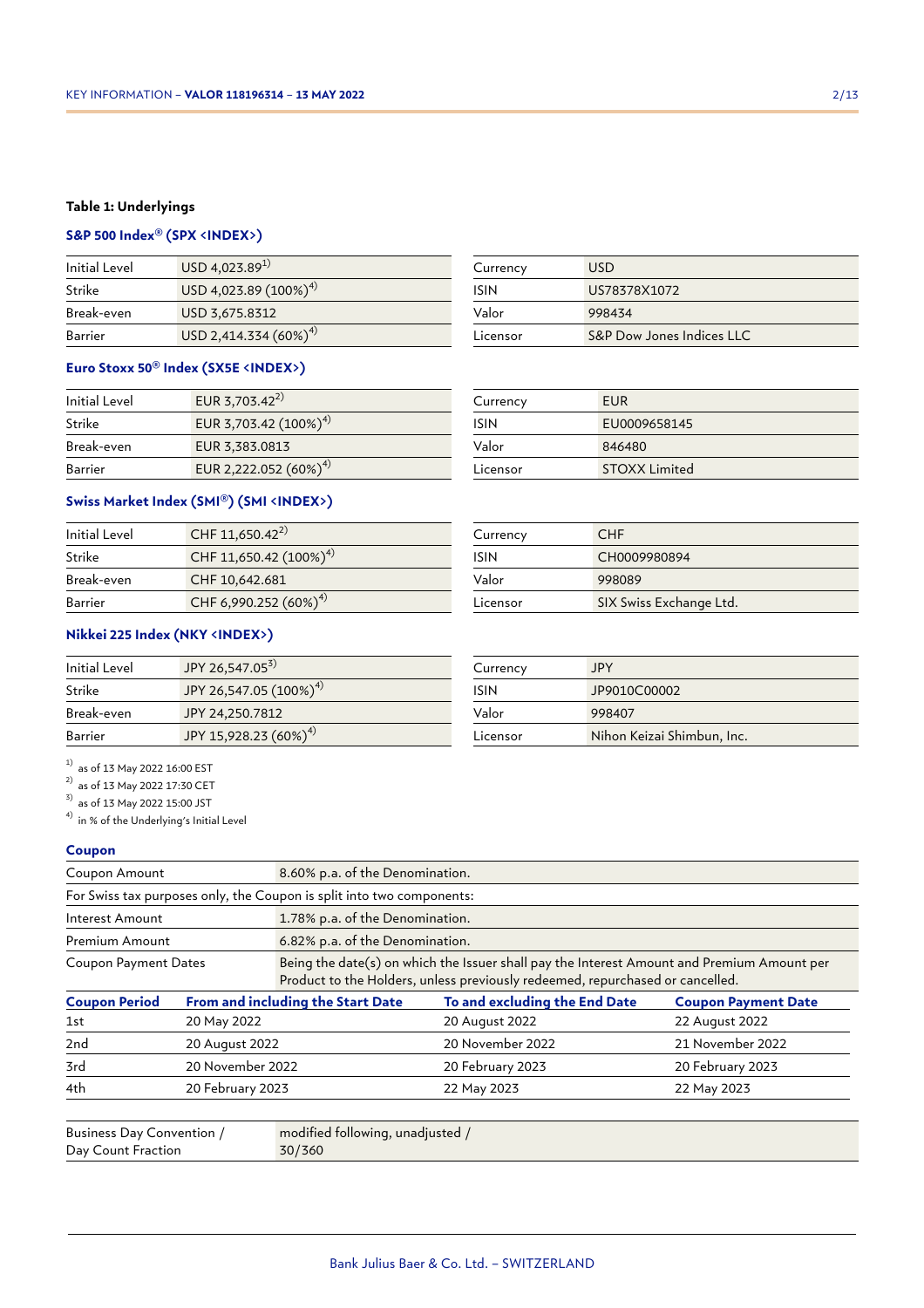## **Redemption**

| Final Redemption               | Unless previously redeemed, repurchased or cancelled, the Issuer shall redeem each Product on<br>the Final Redemption Date by payment of a cash amount equal to the Final Redemption Amount<br>to the Holder thereof.                                                                                                                                                                                                                                                                                                                                                                                                              |
|--------------------------------|------------------------------------------------------------------------------------------------------------------------------------------------------------------------------------------------------------------------------------------------------------------------------------------------------------------------------------------------------------------------------------------------------------------------------------------------------------------------------------------------------------------------------------------------------------------------------------------------------------------------------------|
| <b>Final Redemption Amount</b> | (i) if no Barrier Event has occurred, a cash amount equal to 100% of the Denomination; or<br>(ii) if a Barrier Event has occurred, and<br>(a) the Final Level of each Underlying is at or above its Strike, a cash amount equal to<br>100% of the Denomination; or<br>(b) the Final Level of <b>at least one</b> Underlying is <b>below</b> its Strike, a cash amount equal to<br>the Denomination multiplied by the ratio of the Final Level of the Worst-Performing<br>Underlying (Final Levelworst-of) divided by its Strike (Strikeworst-of), calculated by the<br>Calculation Agent in accordance with the following formula: |
|                                | Denomination $\times$ Final Level <sub>worst-of</sub>                                                                                                                                                                                                                                                                                                                                                                                                                                                                                                                                                                              |

## Strike<sub>worst-of</sub>

| Settlement Type                   | Cash settlement                                                                                                                                                                                                                                                                                                                        |  |  |
|-----------------------------------|----------------------------------------------------------------------------------------------------------------------------------------------------------------------------------------------------------------------------------------------------------------------------------------------------------------------------------------|--|--|
| Worst-Performing Underlying       | Out of all Underlyings, the Underlying in respect of which its Final Level divided by its Strike<br>results in the <b>lowest</b> value.                                                                                                                                                                                                |  |  |
| Level                             | with respect to each Underlying, the index level of such Underlying                                                                                                                                                                                                                                                                    |  |  |
| <b>Initial Level</b>              | with respect to each Underlying, the relevant Initial Level specified in Table 1, which is equal to<br>100% of its Level on the Initial Fixing Date, as determined by the Calculation Agent                                                                                                                                            |  |  |
| <b>Final Level</b>                | with respect to each Underlying, its Level at the Valuation Time on the Final Fixing Date, as<br>determined by the Calculation Agent                                                                                                                                                                                                   |  |  |
| <b>Valuation Time</b>             | with respect to each Underlying, the time with reference to which the Licensor calculates the<br>closing index level                                                                                                                                                                                                                   |  |  |
| Strike                            | with respect to each Underlying, the relevant Strike specified in Table 1, which is equal to<br>100.00% of its Initial Level, as determined by the Calculation Agent                                                                                                                                                                   |  |  |
| <b>Barrier</b>                    | with respect to each Underlying, the relevant Barrier specified in Table 1, being 60.00% of its<br><b>Initial Level</b>                                                                                                                                                                                                                |  |  |
| <b>Barrier Event</b>              | If the Level of any Underlying at any time (observed continuously) on any Barrier Observation<br>Date is at or below its Barrier.                                                                                                                                                                                                      |  |  |
| <b>Barrier Observation Dates</b>  | each Exchange Business Day during the Barrier Observation Period(s), being the dates on which<br>the Level of each Underlying is observed for purposes of determining whether a Barrier Event has<br>occurred.                                                                                                                         |  |  |
| <b>Barrier Observation Period</b> | from and including Initial Fixing Date to and including the Final Fixing Date                                                                                                                                                                                                                                                          |  |  |
| <b>Early Redemption</b>           |                                                                                                                                                                                                                                                                                                                                        |  |  |
| <b>Issuer Call Option</b>         | Unless previously redeemed, repurchased or cancelled, the Issuer may redeem the Products early<br>in whole, but not in part, on any Optional Early Redemption Date at the Optional Early<br>Redemption Price, provided that the Issuer has exercised such right on the relevant Call Option<br>Exercise Date by notifying the Holders. |  |  |
| Call Option Exercise Date         | with respect to any Optional Early Redemption Date, the relevant Call Option Exercise Date<br>specified in the Table 2 below, being the date on which the Issuer must exercise its Issuer Call                                                                                                                                         |  |  |

|                                      | Option in order to early redeem each Product at the Optional Early Redemption Price on such<br>Optional Early Redemption Date (unless the Products are redeemed, repurchased or cancelled<br>prior to such date).                        |
|--------------------------------------|------------------------------------------------------------------------------------------------------------------------------------------------------------------------------------------------------------------------------------------|
| Optional Early Redemption<br>Date(s) | the Optional Early Redemption Dates specified in Table 2, being the date(s) on which the Issuer<br>may early redeem each Product at the Optional Early Redemption Price (unless the Products are<br>redeemed, repurchased or cancelled). |

Optional Early Redemption Price 100% of the Denomination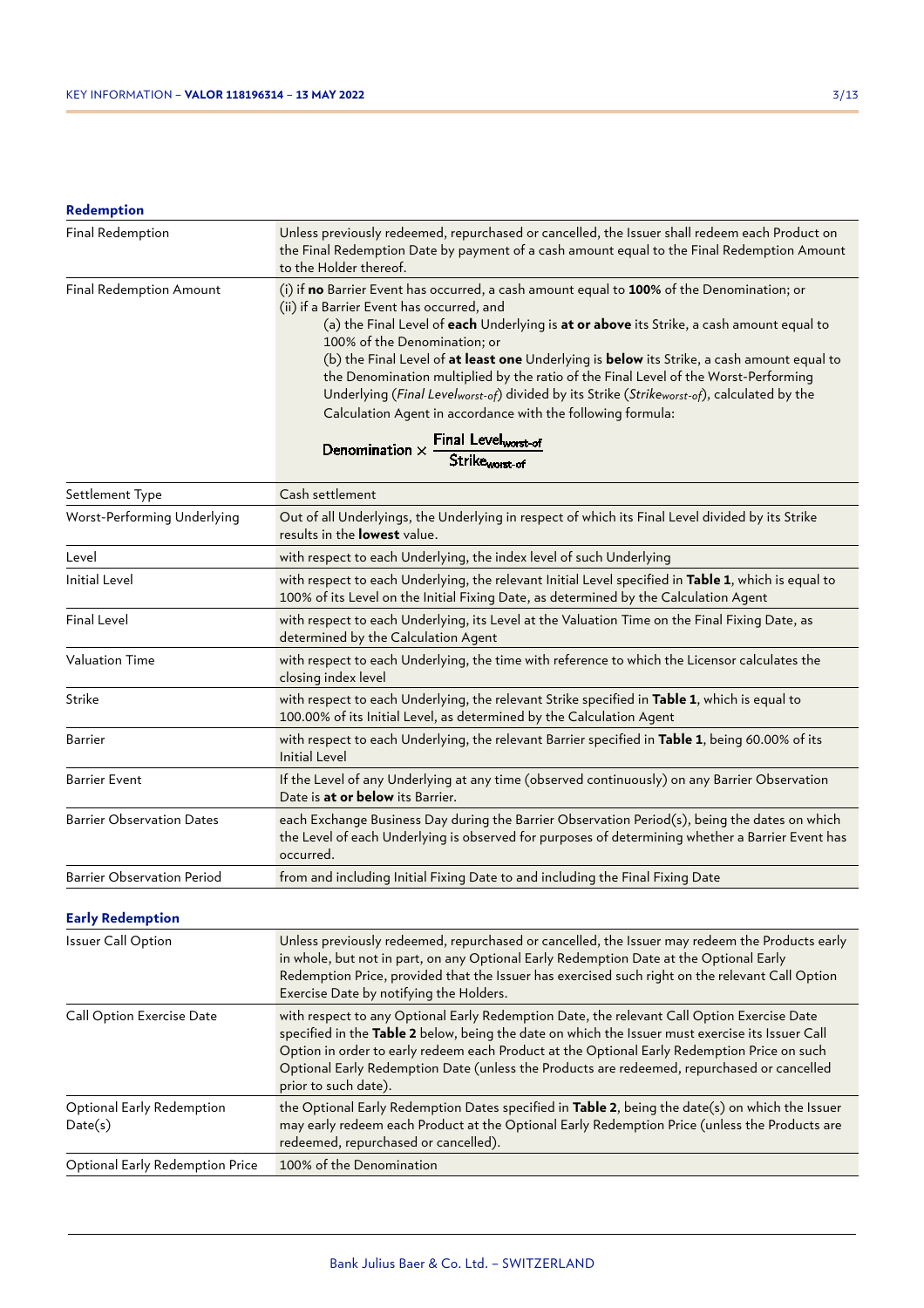#### **Table 2**

| <b>Optional Early Redemption Date</b> | <b>Call Option Exercise Date</b> |
|---------------------------------------|----------------------------------|
| 21 November 2022                      | 14 November 2022                 |
| 20 February 2023                      | 13 February 2023                 |

#### **Swiss Taxation**

| Stamp duty      | Stamp duty is due on secondary market transactions in case the product's term exceeds one year.                                                                                                                                                                                              |  |
|-----------------|----------------------------------------------------------------------------------------------------------------------------------------------------------------------------------------------------------------------------------------------------------------------------------------------|--|
| Withholding tax | No Swiss Federal withholding tax.                                                                                                                                                                                                                                                            |  |
| Income tax      | The coupon consists of an interest payment (1.78% p.a.) and a premium payment (6.82% p.a.).<br>For private investors with tax residence in Switzerland, the interest part of the coupon is subject<br>to income tax while the premium part of the coupon qualifies as tax free capital gain. |  |

The aforementioned tax description is based on the relevant tax laws and regulations of the tax authorities valid at the time of launch of this issue. These laws and regulations may change at any time, possibly with retroactive effect. Furthermore the tax treatment may depend on the personal situation of the investor and may be subject to change in the future. This information is not purported to be a complete description of all potential tax effects. Potential investors are advised to consult their tax advisors to determine the special tax consequences of the purchase, ownership or disposition of the Product.

#### **General Tax Information**

Transactions and payments related to this product may be subject to additional (foreign) transaction taxes and or withholding taxes such as US withholding taxes pursuant to FATCA (Foreign Account Tax Compliance Act) or the Section 871(m) of the US Internal Revenue Code. Any amounts due, shall be paid net of such taxes. The issuer is not obliged to pay additional amounts with regard to amounts so withheld.

#### **Product Description**

Barrier Reverse Convertibles are primarily targeted at investors expecting (i) the volatility of the Underlyings to decrease, (ii) the value of the Underlyings to remain constant or to slightly increase and (iii) that no Barrier Event will occur, in each case, throughout the term of the Products.

On the Final Redemption Date (if not early redeemed), a Product is redeemed at a cash amount equal to 100% of the Denomination if (i) no Barrier Event has occurred or (ii) a Barrier Event has occurred and the Final Level of each Underlying is at or above its Strike. Alternatively, if a Barrier Event has occurred and if the Final Level of at least one Underlying is below its Strike, a Product is redeemed on the Final Redemption Date (if not early redeemed) by payment of a cash amount. In such case, the Final Redemption Amount is linked to the negative performance of the Worst-Performing Underlying.

The Products provide for a continuous observation of the Barrier.

#### **Product Documentation**

**Details**

The complete and legally binding terms and conditions of the Products are set forth in the base prospectus (consisting of the Securities Note II for the issuance of Yield Enhancement Products dated 9 June 2021 (the "Securities Note") and the Registration Document II of the Bank Julius Baer & Co. Ltd. dated 4 June 2021 (the "Registration Document")) of Bank Julius Baer & Co. Ltd. (the "Bank"), as supplemented from time to time (the "Base Prospectus") and the relevant final terms prepared in relation to the Products (the "Final Terms"). The Base Prospectus and the Final Terms may be obtained free of charge from Bank Julius Baer & Co. Ltd., Bahnhofstrasse 36, 8001 Zurich, Switzerland.

This document is designated for distribution and use in Switzerland. Neither the Issuer nor any other person assumes any responsibility for the compliance of this document with any applicable law and regulations in any other jurisdiction than Switzerland.

| Details                 |                                                                                                                                                             |  |
|-------------------------|-------------------------------------------------------------------------------------------------------------------------------------------------------------|--|
| <b>Issuer</b>           | Bank Julius Baer & Co. Ltd., Guernsey Branch<br>(Rating: Moody's A2)<br>(Prudential Supervision: by the Swiss Financial Market Supervisory Authority FINMA) |  |
| Lead Manager            | Bank Julius Baer & Co. Ltd., Zurich                                                                                                                         |  |
| <b>Risk Category</b>    | <b>Complex Product</b>                                                                                                                                      |  |
| <b>Product Category</b> | <b>Yield Enhancement</b>                                                                                                                                    |  |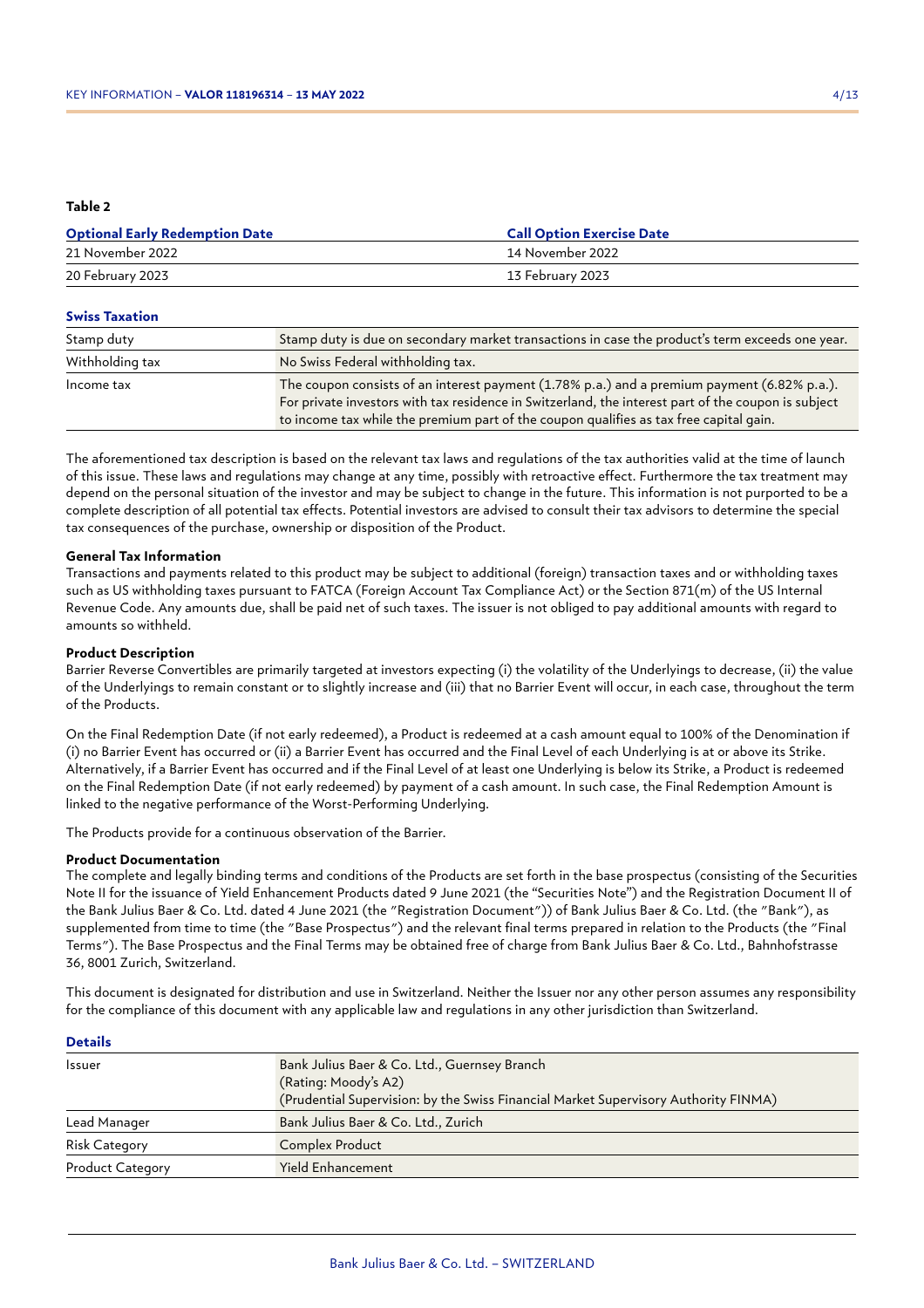| Product Type                     | Barrier Reverse Convertible                                                                                                                                                                                                                                                                |  |  |
|----------------------------------|--------------------------------------------------------------------------------------------------------------------------------------------------------------------------------------------------------------------------------------------------------------------------------------------|--|--|
| SSPA Code                        | 1230 (with additional feature according to the SSPA Swiss Derivative Map©: Callable (the issuer<br>has the right to cancel easily, however, there is no obligation to do so))                                                                                                              |  |  |
| Calculation Agent                | Bank Julius Baer & Co. Ltd., Zurich and any agents or other persons acting on behalf of such<br>Calculation Agent and any successor appointed by the Issuer                                                                                                                                |  |  |
| Distribution Fee                 | Up to 1.490% p.a. of the Issue Price (incl. VAT, if any);<br>The Distribution Fee will be allocated/paid to the internal and/or external Distributor.<br>For further details please see under section IV "Distribution Compensation/Distribution<br>Allowances from and to Third Parties". |  |  |
| Paying Agent                     | Bank Julius Baer & Co. Ltd., Zurich and any agents or other persons acting on behalf of such<br>Paying Agent and any successor appointed by the Issuer                                                                                                                                     |  |  |
| Listing and Admission to Trading | Application will be made to list the Products on the SIX Swiss Exchange in the trading segment<br>for Structured Products. It is expected that the Products will be provisionally admitted to trading<br>as of 20 May 2022.                                                                |  |  |
| Minimum Trading Lot              | GBP 1,000.00                                                                                                                                                                                                                                                                               |  |  |
| Quotation                        | The Products are traded in percentage of the Denomination at a clean price, i.e., the trading<br>price does not contain accrued interest or premium, which is calculated separately, and are<br>booked accordingly.                                                                        |  |  |
| Clearing System                  | SIX SIS AG                                                                                                                                                                                                                                                                                 |  |  |
| Form                             | Uncertificated Securities                                                                                                                                                                                                                                                                  |  |  |
| Governing Law / Jurisdiction     | Swiss Law / Zurich 1, Switzerland                                                                                                                                                                                                                                                          |  |  |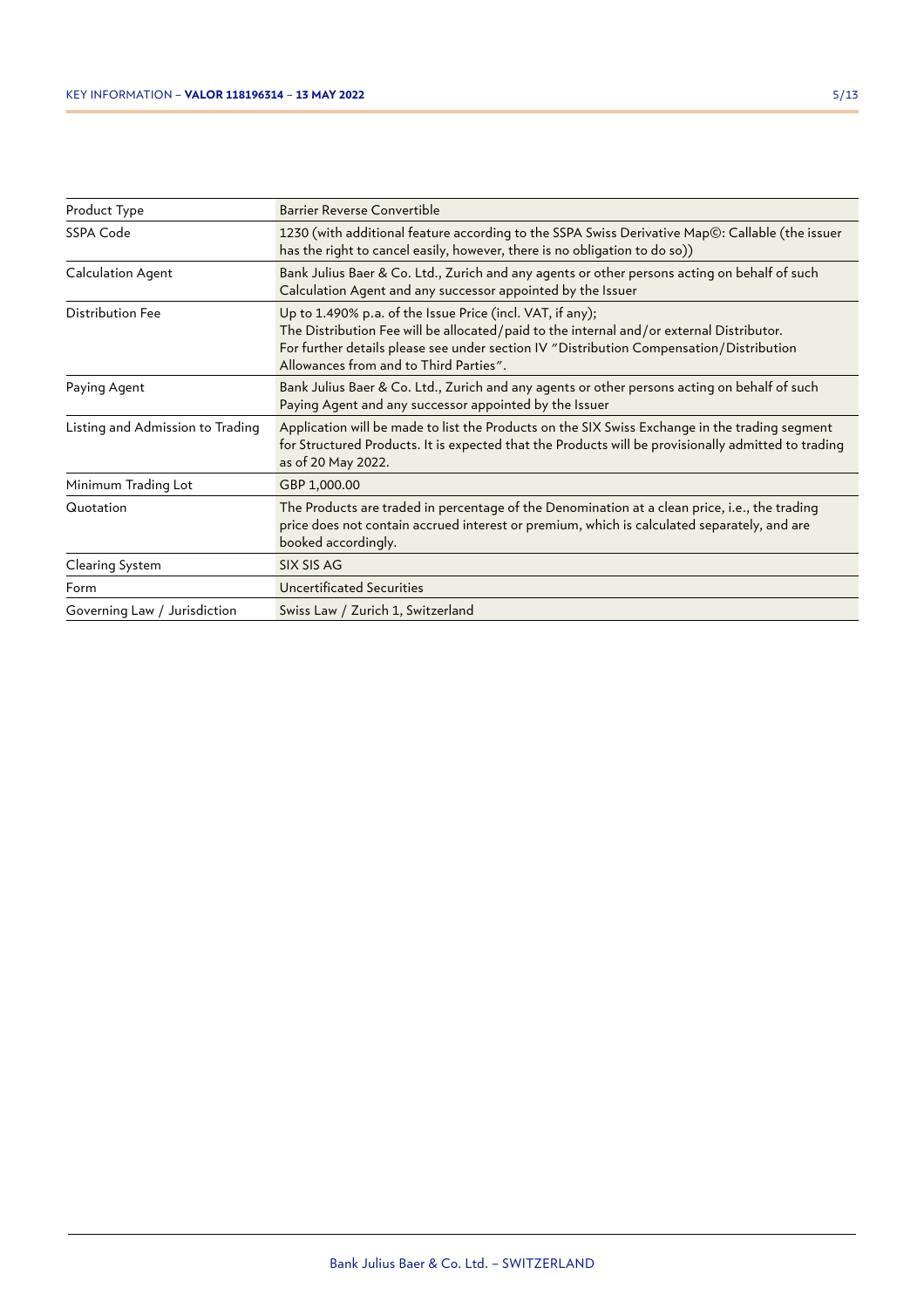## **II. Profit and Loss Prospects**

The potential return on the Product is limited to the aggregate of the Interest Amounts and Premium Amounts scheduled to be paid under the Product. This means that the return on the Product is capped while a direct investment in the Underlyings typically is not.

The potential loss associated with an investment in such Products is linked to the negative performance of the Worst-Performing Underlying and corresponds to the difference between the invested amount and the aggregate of the Final Redemption

Amount, which may be as low as zero, and the Interest Amounts and Premium Amounts. Although the Interest Amounts and the Premium Amounts will, subject to the issuer risk (see "III.1. Issuer Risk" below) and other extraordinary events (see "III.2. Early Redemption" below), be paid in any event, the loss resulting from the negative performance of the Worst-Performing Underlying may equal or even clearly exceed the Interest Amount and Premium Amount payments. Investors therefore should be prepared to sustain a partial or total loss of their investment.

#### **Redemption Scenarios**

| Investment Amount           | GBP 1,000.00           |
|-----------------------------|------------------------|
| Worst-Performing Underlying | S&P 500 Index®         |
| Initial Level               | USD 4,023.89           |
| Strike                      | USD 4,023.89 (100.00%) |
| Barrier                     | USD 2,414.334 (60.00%) |

| <b>Final</b><br>Level | <b>Performance</b><br>as per<br><b>Final Fixing</b><br><b>Date</b><br>(in $\%$ of the<br>Initial Level) | Redemption Amount (including Coupon) - if<br><b>Barrier Event has occurred</b> | <b>Profit/Loss in</b><br>$%$ of<br>the<br><b>Investment</b><br>Amount | Redemption<br>Amount<br>(including Coupon)<br>– if no Barrier Event<br>has occurred | <b>Profit/Loss</b><br>in % of the<br><b>Investment</b><br>Amount |
|-----------------------|---------------------------------------------------------------------------------------------------------|--------------------------------------------------------------------------------|-----------------------------------------------------------------------|-------------------------------------------------------------------------------------|------------------------------------------------------------------|
| USD 2,011.95          | $-50%$                                                                                                  | GBP 586.48                                                                     | $-41.35%$                                                             |                                                                                     |                                                                  |
| USD 2,414.33          | $-40%$                                                                                                  | GBP 686.48                                                                     | $-31.35%$                                                             |                                                                                     |                                                                  |
| USD 2,816.72          | -30%                                                                                                    | GBP 786.48                                                                     | $-21.35%$                                                             | GBP 1,086.48                                                                        | +8.65%                                                           |
| USD 3,219.11          | $-20%$                                                                                                  | GBP 886.48                                                                     | $-11.35%$                                                             | GBP 1,086.48                                                                        | $+8.65%$                                                         |
| USD 3,621.50          | $-10\%$                                                                                                 | GBP 986.48                                                                     | $-1.35%$                                                              | GBP 1,086.48                                                                        | $+8.65%$                                                         |
| USD 4,023.89          |                                                                                                         | GBP 1,086.48                                                                   | $+8.65%$                                                              | GBP 1,086.48                                                                        | $+8.65%$                                                         |
| USD 4,426.28          | $+10%$                                                                                                  | GBP 1,086.48                                                                   | $+8.65%$                                                              | GBP 1,086.48                                                                        | +8.65%                                                           |
| USD 4,828.67          | $+20%$                                                                                                  | GBP 1,086.48                                                                   | $+8.65%$                                                              | GBP 1,086.48                                                                        | $+8.65%$                                                         |
| USD 5,231.06          | +30%                                                                                                    | GBP 1,086.48                                                                   | +8.65%                                                                | GBP 1,086.48                                                                        | +8.65%                                                           |

The above described redemption scenarios serve exclusively to illustrate the profit and loss prospects and are based on hypothetical price/level developments and on the assumption that S&P 500 Index® is the Worst-Performing Underlying. These figures are neither an indicator nor a warranty of future price/level developments of the Underlyings and the market value of the Product.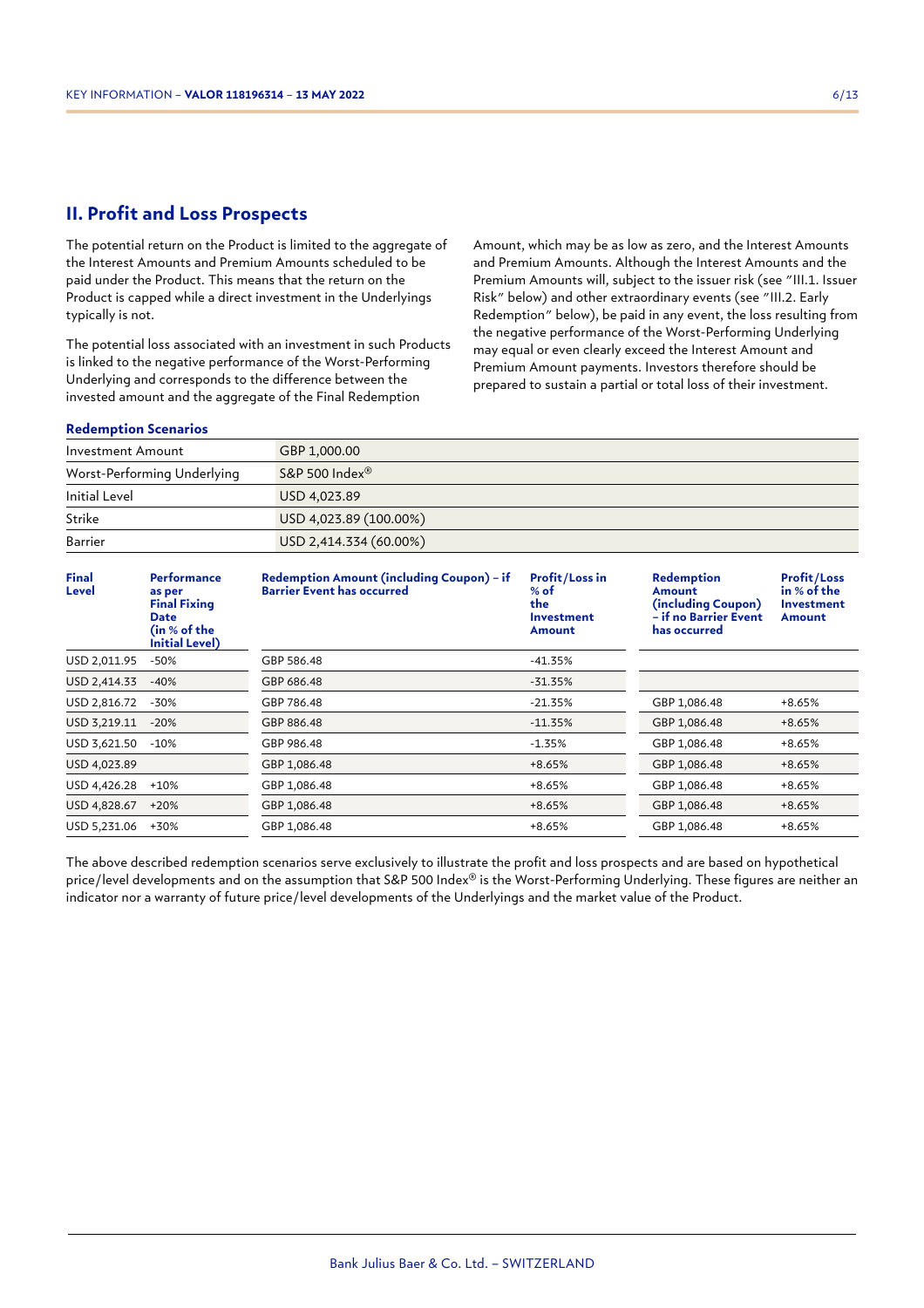## **III. Significant Risks for Investors**

The following risk disclosure cannot disclose all the risks associated with an investment in the Products. Therefore, potential investors in Products should consult the Base Prospectus and the Final Terms and their client advisor as to the product specific risks before making an investment decision.

#### 1. Issuer Risk

Investors bear the credit risk of the Issuer. The Products´ retention of value is dependent not only on the development of the value of the Underlying, but also on the creditworthiness of the Issuer, which may change over the term of the Product. The credit rating of the Issuer is not a guarantee of credit quality. In case of the Issuer's insolvency or bankruptcy the investors in the Products may lose their entire investment.

The Products are direct, unconditional, unsecured and unsubordinated obligations of the Issuer. If the Issuer were to become insolvent, claims of investors in Products will rank equally in right of payment with all other unsecured and unsubordinated obligations of the Issuer, except such obligations given priority by law. In such a case, investors in Products may suffer a loss of all or a portion of their investment therein, irrespective of any favourable development of the other value determining factors, such as the performance of the Underlying(s).

The Products do not constitute bank accounts or deposits at Bank Julius Baer & Co. Ltd. The Products are less liquid than bank accounts or deposits and bear higher risks. An investment in Products will not be covered by any compensation or insurance scheme (such as a bank deposit protection scheme) of any government agency of Switzerland or any other jurisdiction and Products do not have the benefit of any government guarantee. Products are the obligations of the Issuer only and holders of Products must look solely to the Issuer for the performance of the Issuer's obligations under such Products. In the event of the insolvency of the Issuer, an investor in Products may lose all or some of its investment therein.

Bank Julius Baer & Co. Ltd. is a bank pursuant to the Federal Banking Act (BA; SR 952.0) and a securities firm pursuant to the Federal Act on Financial Institutions (FinIA; SR 954.1) subject to the prudential supervision by the Swiss Financial Market Supervisory Authority FINMA in Berne (Laupenstrasse 27, CH-3003 Berne; http://www.finma.ch).

The Issuer, Bank Julius Baer & Co. Ltd, Guernsey Branch (a branch of Bank Julius Baer & Co. Ltd., Zurich, founded in Switzerland and under the supervision of the Swiss Financial Market Supervisory Authority FINMA), is licensed in Guernsey under the Banking Supervision (Bailiwick of Guernsey) Law 1994 and The Protection of Investors (Bailiwick of Guernsey) Law 1987. Neither the Guernsey Financial Services Commission (P.O. Box 128, Glategny Court, Glategny Esplanade, St. Peter Port, Guernsey, Channel Islands, GY1 3HQ) nor the States of Guernsey Policy Council takes any responsibility for the financial soundness of the Issue or for the correctness of any of the statements made or opinions expressed with regard to it.

## 2. Product Risks

An investment in Products entails certain risks, which vary depending on the specific type and structure of the relevant Products and the relevant Underlying(s).

An investment in Products requires a thorough understanding of the nature of Products. Potential investors in Products should be experienced with respect to an investment in complex financial instruments and be aware of the related risks. A potential investor in Products should determine the suitability of such an investment in light of such investor's particular circumstances. In particular, a potential investor in Products should:

- <sup>n</sup> have sufficient knowledge and experience to make a meaningful evaluation of Products, the merits and risks of investing in Products and the information contained in the Base Prospectus and the applicable Terms and Conditions;
- <sup>n</sup> have access to, and knowledge of, appropriate analytical tools to evaluate, in the context of such investor's particular financial situation, an investment in Products and the impact the relevant Products will have on such investor's overall investment portfolio;
- <sup>n</sup> have sufficient financial resources to bear all the risks of an investment in the relevant Products;
- understand thoroughly the Terms and Conditions applicable to the relevant Products and be familiar with the behaviour of the relevant Underlying(s) and financial markets;
- $\blacksquare$  be able to evaluate (either alone or with the help of a financial adviser) possible scenarios for economic and other factors that may affect such investor's investment and ability to bear the applicable risks of an investment in Products until their redemption; and
- <sup>n</sup> recognise that it may not be possible to dispose of Products for a substantial period of time, if at all, before their redemption.

The trading market for securities, such as Products, may be volatile and may be adversely impacted by many events.

Products are complex financial instruments. Investors generally purchase complex financial instruments as a way to enhance yield with an understood, measured, appropriate addition of risk to their overall investment portfolios. A potential investor should not invest in Products unless such investor has the expertise (either alone or with the help of a financial adviser) to evaluate how the relevant Products will perform under changing conditions, the resulting effects on the market value of the relevant Products and the impact such an investment will have on such investor's overall investment portfolio.

#### **Risk of total loss**

Products involve a high degree of risk, and prospective investors in the Products should recognise that, under certain circumstances, Products may have a redemption value of zero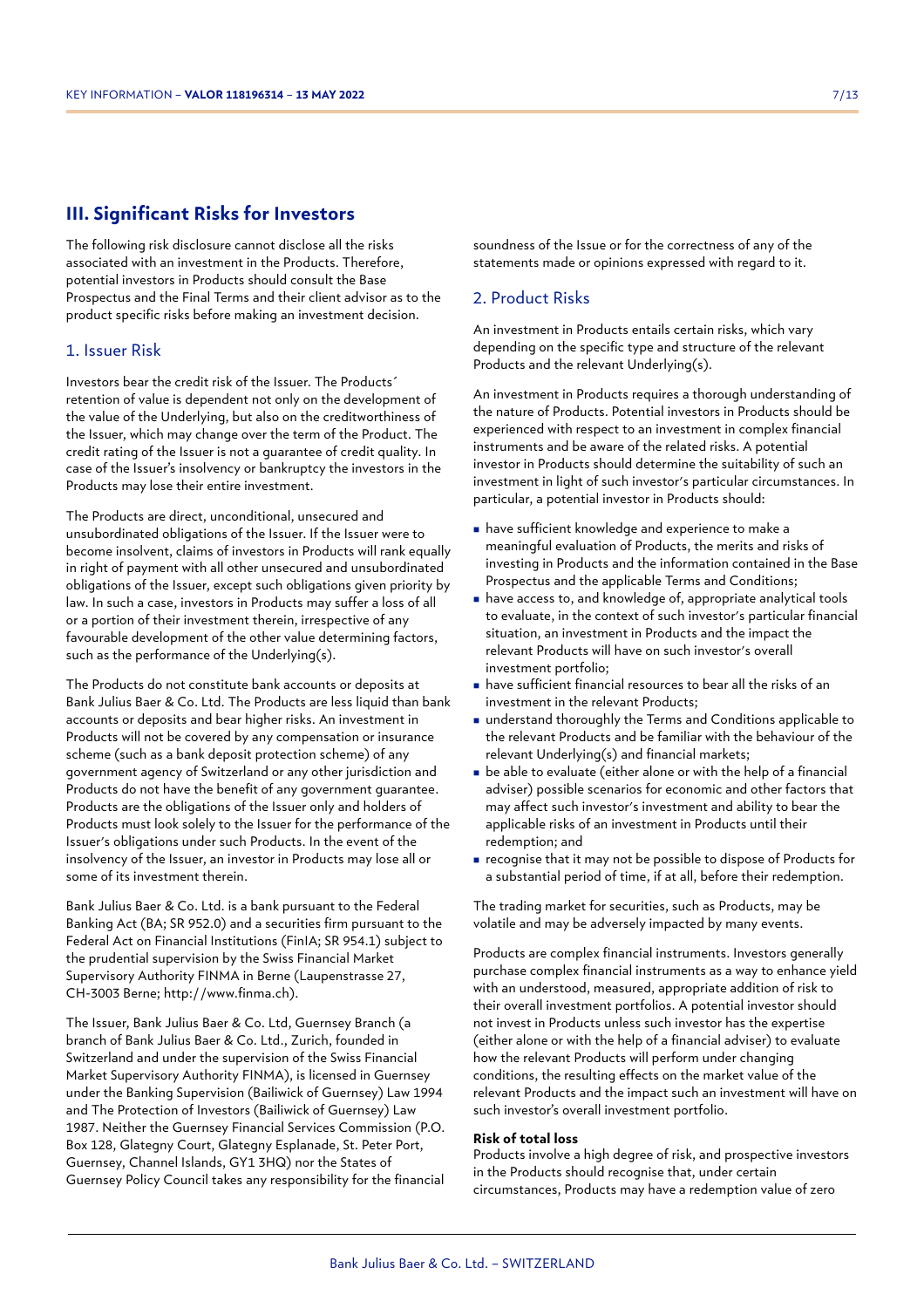and any Payout Amounts, Interest Amounts and Premium Amounts scheduled to be paid thereunder may not be paid. Prospective investors should therefore be prepared to sustain a partial or total loss of the amount of their investment therein.

#### **Capped Profit Potential**

Investors in Products should be aware that the profit potential in relation thereto is capped. Therefore, an investment in Products may lead to a lower return than a direct investment in the Underlying(s).

#### **Unpredictable Market Value for Products**

During the term of a Product, the market value of, and the expected return on, such Product may be influenced by many factors, some or all of which may be unpredictable. Many economic and market factors will influence the market value of a Product. The Issuer expects that, generally, the value and volatility of the Underlying(s) on any day will affect the market value of such Product more than any other single factor. However, a potential investor should not expect the market value of a Product in the secondary market to vary in proportion to changes in the value of the Underlying(s). The return on a Product (if any) may bear little relation to, and may be much less than, the return that the investor therein might have achieved if such investor had invested directly in the Underlying(s).

The market value of, and return (if any) on, a Product will be affected by a number of other factors, which may be unpredictable or beyond the Issuer's control, and which may offset or magnify each other, including, without limitation:

- <sup>n</sup> supply and demand for such Product, including inventory positions of any other market maker;
- $\blacksquare$  the expected frequency and magnitude of changes in the market value of the Underlying(s) (volatility);
- <sup>n</sup> economic, financial, political or regulatory events or judicial decisions that affect the Issuer, the Underlying(s) or the financial markets generally;
- $\blacksquare$  interest and yield rates in the market generally;
- $\blacksquare$  the time remaining until the Final Redemption Date;
- <sup>n</sup> if applicable, the difference between the Level or Commodity Reference Price, as applicable, and the relevant threshold specified in the applicable Terms and Conditions;
- <sup>n</sup> the Issuer's creditworthiness, including actual or anticipated downgrades in the Issuer's credit ratings; and
- in dividend payments on the Underlying(s), if any.

Some or all of these factors may influence the price of a Product. The impact of any of the factors set forth above may enhance or offset some or all of any change resulting from another factor or factors.

In addition, certain built-in costs are likely to adversely affect the market value of Products. The price at which the Issuer will be willing to purchase Products from a holder in secondary market transactions, if at all, will likely be lower than the original Issue Price.

#### **Exposure to the performance of the Underlyings**

Each Product will represent an investment linked to the performance of the Underlying(s) and potential investors should note that any amount(s) payable or other benefit to be received under the Products will generally depend upon the performance of the Underlying(s). The past performance of the Underlyings is not indicative of the future performance.

#### **Exchange Rate Risk**

The Underlying(s) may be denominated in a currency other than that of the Issue Currency or, if applicable, the Settlement Currency for such Product, or the Underlying(s) may be denominated in a currency other than, or the Issue Currency or, if applicable, the Settlement Currency may not be, the currency of the home jurisdiction of the investor in such Product. Exchange rates between currencies are determined by factors of supply and demand in the international currency markets, which are in particular influenced by macro economic factors, speculation and central bank and government intervention (including the imposition of currency controls and restrictions). Therefore, fluctuations in exchange rates may adversely affect the market value of a Product or the value of the Underlying(s).

#### **Secondary Market**

Products may have no established trading market when issued and one may never develop. If a market does develop, it may not be liquid. Therefore, investors may not be able to sell their Products easily or at prices reasonably acceptable to them.

Under normal market circumstances, the Issuer will endeavour to provide a secondary market for Products, but is under no obligation to do so. Upon investor demand, the Issuer will endeavour to provide bid/offer prices for products, depending on actual market conditions. There will be a price difference between bid and offer prices (spread).

#### **Early Redemption**

The investors must be aware of a possible early redemption of the Product.

Upon the occurrence of an extraordinary event, the Calculation Agent and the Issuer, acting together, have the right to, among other things, early redeem the relevant Products. Furthermore, the Issuer has the right to redeem the Product at any Optional Early Redemption Date. If the Issuer exercises such early redemption right(s), investors should be aware that the early redemption price may be considerably lower than the Issue Price (or, if different, the price the relevant investor paid for such product) and/or the Final Redemption Amount that would otherwise have been paid on the Final Redemption Date.

#### **Further product specific risks**

Investors should be aware that an investment in the Products generally results in a loss upon redemption if a Barrier Event has occurred during the term of the Products and the Final Level of at least one Underlying is below the relevant Strike. A Barrier Event will occur if the value of at least one of the Underlyings at any time (observed continuously) on any Barrier Observation Date is at or below its Barrier. The potential loss associated with an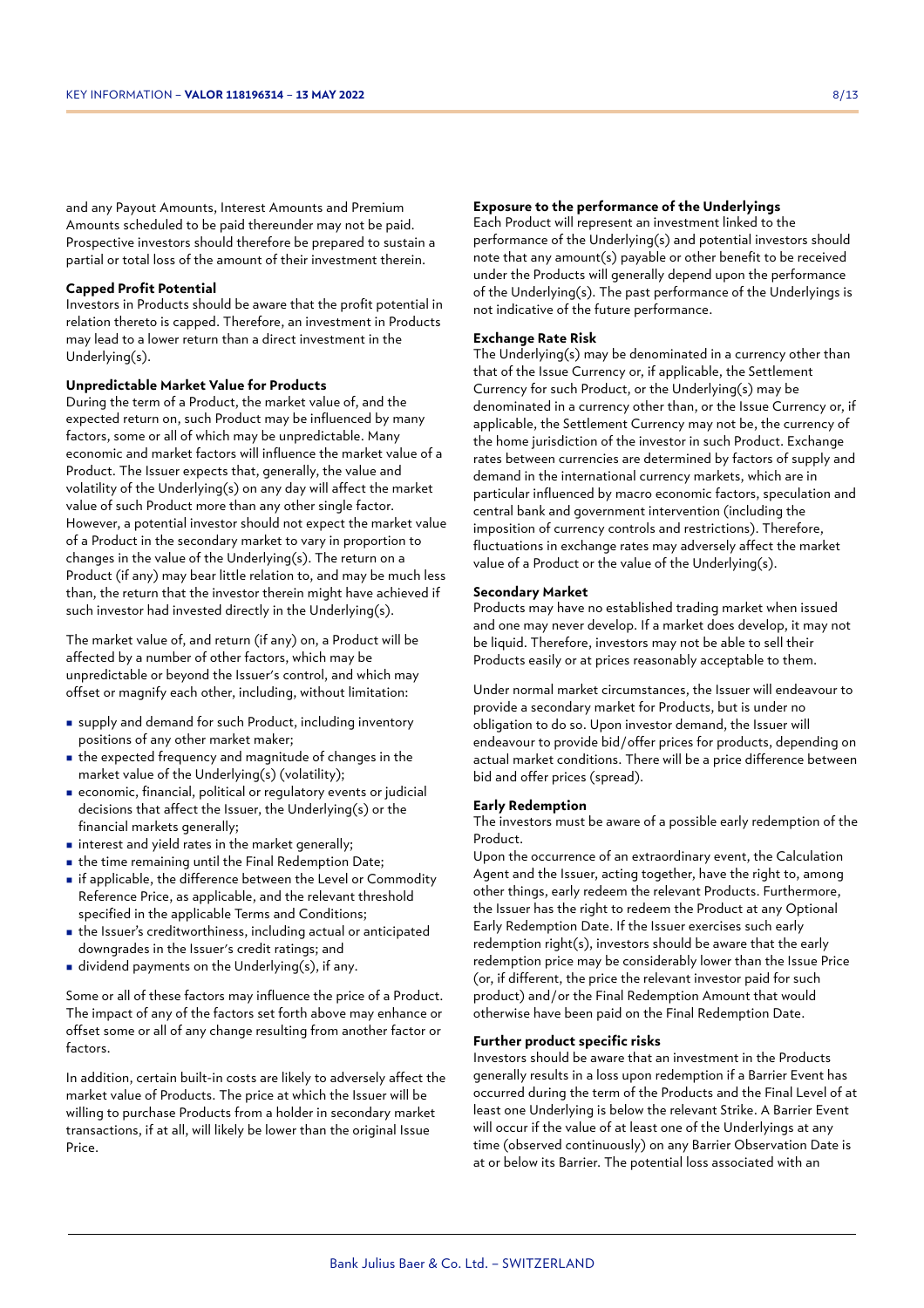investment in such Products is linked to the negative performance of the Worst-Performing Underlying.

Furthermore, investors in products linked to multiple Underlyings that are exposed to the performance of the Worst-Performing Underlying only should be aware that the risk of the occurrence of a Barrier Event is generally greater than in case of products linked to a single Underlying or to multiple Underlyings with a basket feature, because a Barrier Event will be deemed to have occurred even if the value of only one of the Underlyings is at or below its Barrier.

Furthermore, investors in the Products should be aware the Products provide for an Issuer Call Option, i.e. the Issuer is entitled to redeem the Products in whole but not in part prior to the Final Redemption Date. The Issuer is likely to early redeem such Products when its cost of borrowing is lower than the yield on such Products. As a result, (i) if the Issuer exercises its right to early redeem the Products, investors in such Products will not be able to participate in any performance of the Underlying(s) after

the date of such early redemption and (ii) investors in such Products may incur additional transaction costs as a consequence of reinvesting proceeds received upon any early redemption and the conditions for such a reinvestment may be less favourable than the relevant investor's initial investment in the Products. If the Issuer exercises its call option, investors should note that no Interest Amounts or Premium Amounts that would otherwise have been due after the date of such early redemption will be paid.

Investors in the Products should be prepared to sustain a partial or total loss of their investment.

#### **Further Information**

For further details on the Product related risks please consult the risk disclosure brochure "Risks Involved in Trading Financial Instruments" (Edition 2019) which is available on the Swiss Bankers Association's website: https://www.swissbanking.org/ en/services/library/guidelines or may be obtained from your client advisor upon request.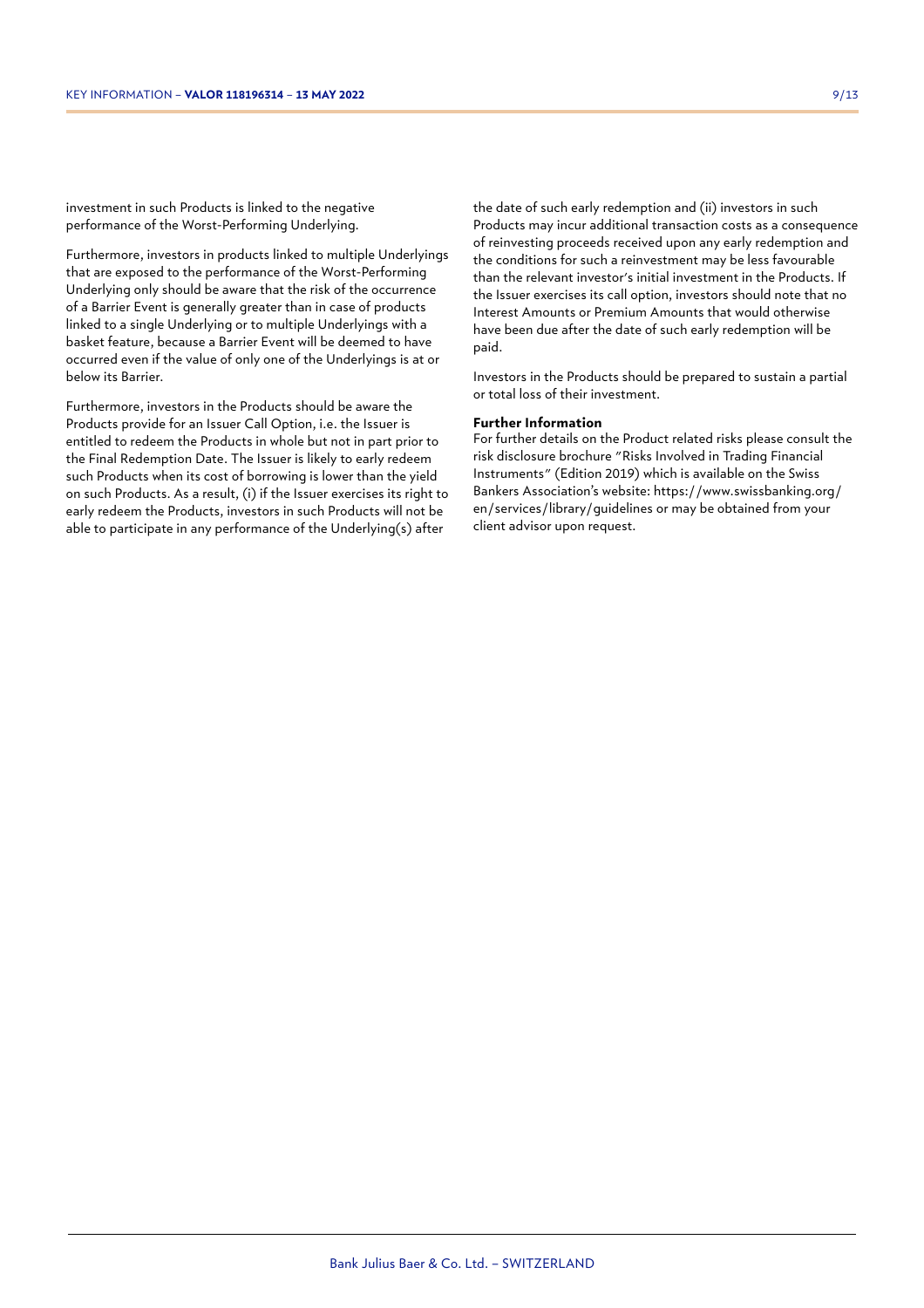## **IV. Index Information**

#### **S&P 500 Index®**

#### Description

The S&P 500 (Standard & Poor's 500) is a stock index containing 500 large market capitalisation common stocks actively traded in the United States and is published since 1957. It is one of the

#### Disclaimer

"This Product is not sponsored, endorsed, sold or promoted by Standard & Poor's ("S&P") or its third party licensors. Neither S&P nor its third party licensors makes any representation or warranty, express or implied, to the owners of this Product or any member of the public regarding the advisability of investing in securities generally or in this Product particularly or the ability of the Index to track general stock market performance. S&P's and its third party licensor's only relationship is the licensing of certain trademarks and trade names of S&P and the third party licensors and of the Index which is determined, composed and calculated by S&P or its third party licensors without regard to the Licensee or this Product. S&P and its third party licensors have no obligation to take the needs of the Licensee or the owners of this Product into consideration in determining, composing or calculating the Index. Neither S&P nor its third party licensors is responsible for and has not participated in the determination of the prices and amount of this Product or the timing of the issuance or sale of this Product or in the determination or calculation of the equation by which this Product is to be converted into cash. S&P has no obligation or liability in connection with the administration, marketing or trading of this Product.

important indicators of the U.S. market. It is a capitalizationweighted index and one of the most followed stock indexes of the world. The normal S&P 500 is a price index.

LICENSORS GUARANTEE THE ADEQUACY, ACCURACY, TIMELINESS OR COMPLETENESS OF THE INDEX OR ANY DATA INCLUDED THEREIN OR ANY COMMUNICATIONS, INCLUDING BUT NOT LIMITED TO, ORAL OR WRITTEN COMMUNICATIONS (INCLUDING ELECTRONIC COMMUNICATIONS) WITH RESPECT THERETO. S&P, ITS AFFILIATES AND THEIR THIRD PARTY LICENSORS SHALL NOT BE SUBJECT TO ANY DAMAGES OR LIABILITY FOR ANY ERRORS, OMISSIONS OR DELAYS THEREIN. S&P MAKES NO EXPRESS OR IMPLIED WARRANTIES, AND EXPRESSLY DISCLAIMS ALL WARRANTIES OF MERCHANTABILITY OR FITNESS FOR A PARTICULAR PURPOSE OR USE WITH RESPECT TO THE MARKS, THE INDEX OR ANY DATA INCLUDED THEREIN. WITHOUT LIMITING ANY OF THE FOREGOING, IN NO EVENT WHATSOEVER SHALL S&P, ITS AFFILIATES OR THEIR THIRD PARTY LICENSORS BE LIABLE FOR ANY INDIRECT, SPECIAL, INCIDENTAL, PUNITIVE OR CONSEQUENTIAL DAMAGES, INCLUDING BUT NOT LIMITED TO, LOSS OF PROFITS, TRADING LOSSES, LOST TIME OR GOODWILL, EVEN IF THEY HAVE BEEN ADVISED OF THE POSSIBILITY OF SUCH DAMAGES, WHETHER IN CONTRACT, TORT, STRICT LIABILITY OR OTHERWISE.

NEITHER S&P, ITS AFFILIATES NOR THEIR THIRD PARTY

The price history of the Underlying is available on the following website: http://www.standardandpoors.com/indices/sp-500/en/us/?indexId=spusa-500-usduf--p-us-l--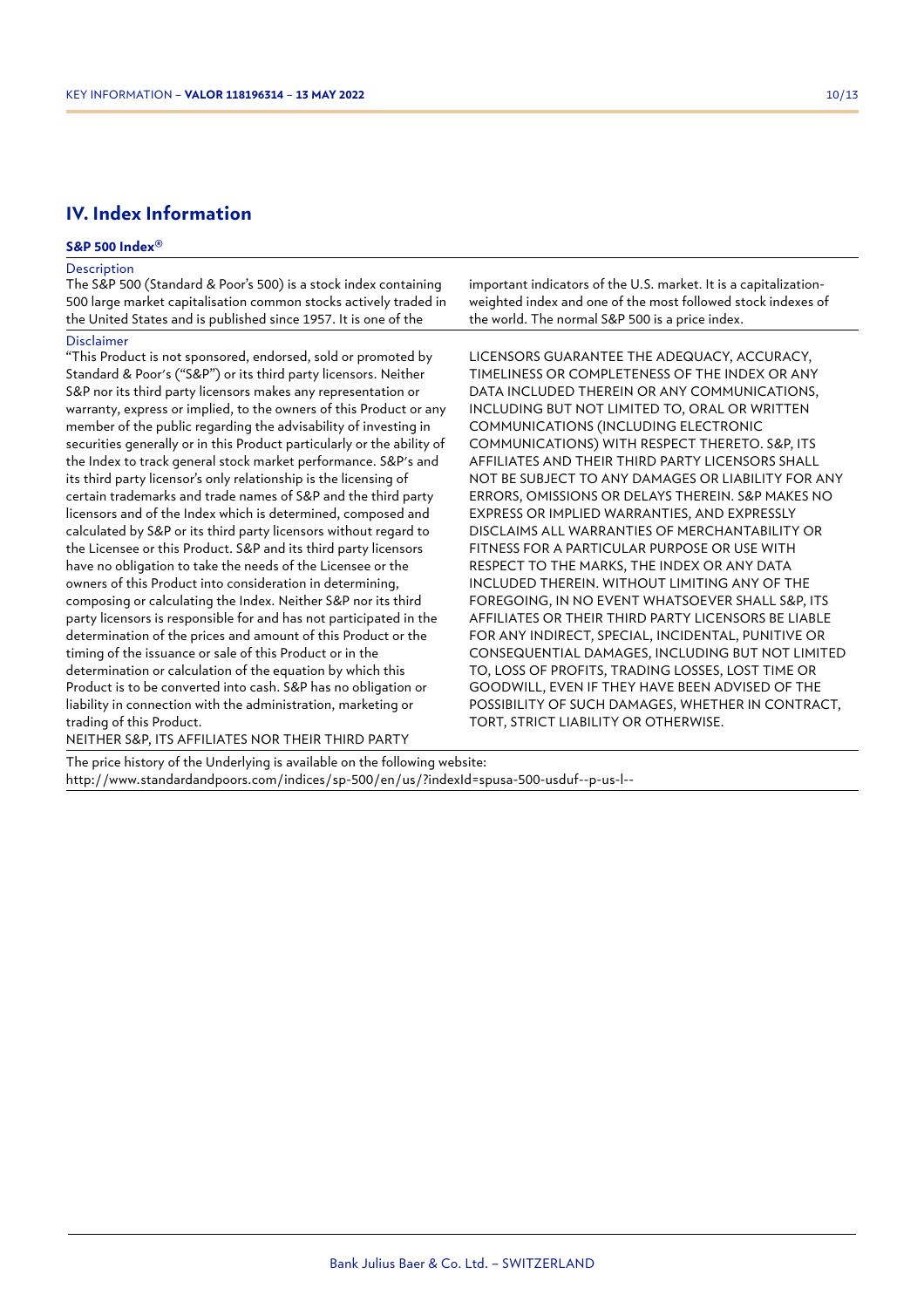#### **Euro Stoxx 50® Index**

#### **Description**

| _____                                                                  |                                                                |
|------------------------------------------------------------------------|----------------------------------------------------------------|
| supersector leaders in the Eurozone. The index covers 50 stocks        | barometers of Europe.                                          |
| index for the Eurozone, provides a Blue-chip representation of         | developed under all European indices to one of the leading     |
| The EURO STOXX 50 <sup>®</sup> Index, Europe's leading Blue-chip price | from several Eurozone countries The EURO STOXX 50 <sup>®</sup> |

#### Disclaimer

STOXX and its licensors (the "Licensors") have no relationship to the Bank Julius Baer & Co. Ltd., Zurich, other than the licensing of the EURO STOXX 50® Index, the EURO STOXX Banks® Index and EURO STOXX Insurance® Index and the related trademarks for use in connection with this Product.

STOXX and its Licensors do not: sponsor, endorse, sell or promote the Product; recommend that any person invest in the Product or any other securities; have any responsibility or liability for or make any decisions about the timing, amount or pricing of the Product; have any responsibility or liability for the administration, management or marketing of the Product; consider the needs of the Product or the owners of the Product in determining, composing or calculating the EURO STOXX Indices or have any obligation to do so.

STOXX and its Licensors will not have any liability in connection with the Product. Specifically STOXX and its Licensors do not

The price history of the Underlying is available on the following website: http://www.stoxx.com/indices

#### **Swiss Market Index (SMI®)**

#### **Description**

As a blue-chip index, the SMI® (Swiss Market Index) is Switzerland's key equity index and comprises the 20 largest and most liquid equities. It represents about 85% of the free-float capitalisation of the Swiss equity market. As a price index, the SMI® is not adjusted for dividends, but a performance index that takes account of such distributions is available (the SMIC® - SMI

#### Disclaimer

«These securities are not in any way sponsored, endorsed, sold or promoted by the SIX Swiss Exchange Ltd and the SIX Swiss Exchange Ltd makes no warranty or representation whatsoever, express or implied, either as to the results to be obtained from the use of the SMI index (the "Index") and/or the figure at which the said Index stands at any particular time on any particular day or otherwise. However, the SIX Swiss Exchange Ltd shall not be

The price history of the Underlying is available on the following website: http://www.six-swiss-exchange.com/index\_en.html

make any warranty, express or implied and disclaim any and all warranty about: the results to be obtained by the Product, the owner of the Product or any other person in connection with the use of the EURO STOXX Indices and the data included in the EURO STOXX Indices; the accuracy or completeness of the EURO STOXX Indices and its data; the merchantability and the fitness for a particular purpose or use of the EURO STOXX Indices and its data. STOXX and its Licensors will have no liability for any errors, omissions or interruptions in the EURO STOXX Indices or its data; under no circumstances will STOXX or its Licensors be liable for any lost profits or indirect, punitive, special or consequential damages or losses, even if STOXX or its Licensors knows that they might occur.

The licensing agreement between the Bank Julius Baer & Co. Ltd., Zurich and STOXX is solely for their benefit and not for the benefit of the owners of the Product or any other third parties.

Cum Dividend). Because the SMI® is considered to be a mirror of the overall Swiss stock market, it is used as the underlying index for numerous derivative financial instruments. Its composition is examined once a year. Calculation takes place in real-time: as soon as a new transaction occurs in a security contained in the SMI®, an updated index level is calculated and displayed.

liable (whether in negligence or otherwise) to any person for any error in the Index and the SIX Swiss Exchange Ltd shall not be under any obligation to advise any person of any error therein.» The Swiss Market Index (SMI®) is a trademark that has been registered in Switzerland and/or abroad by SIX Group Ltd respectively SIX Swiss Exchange Ltd. Its use is subject to a licence.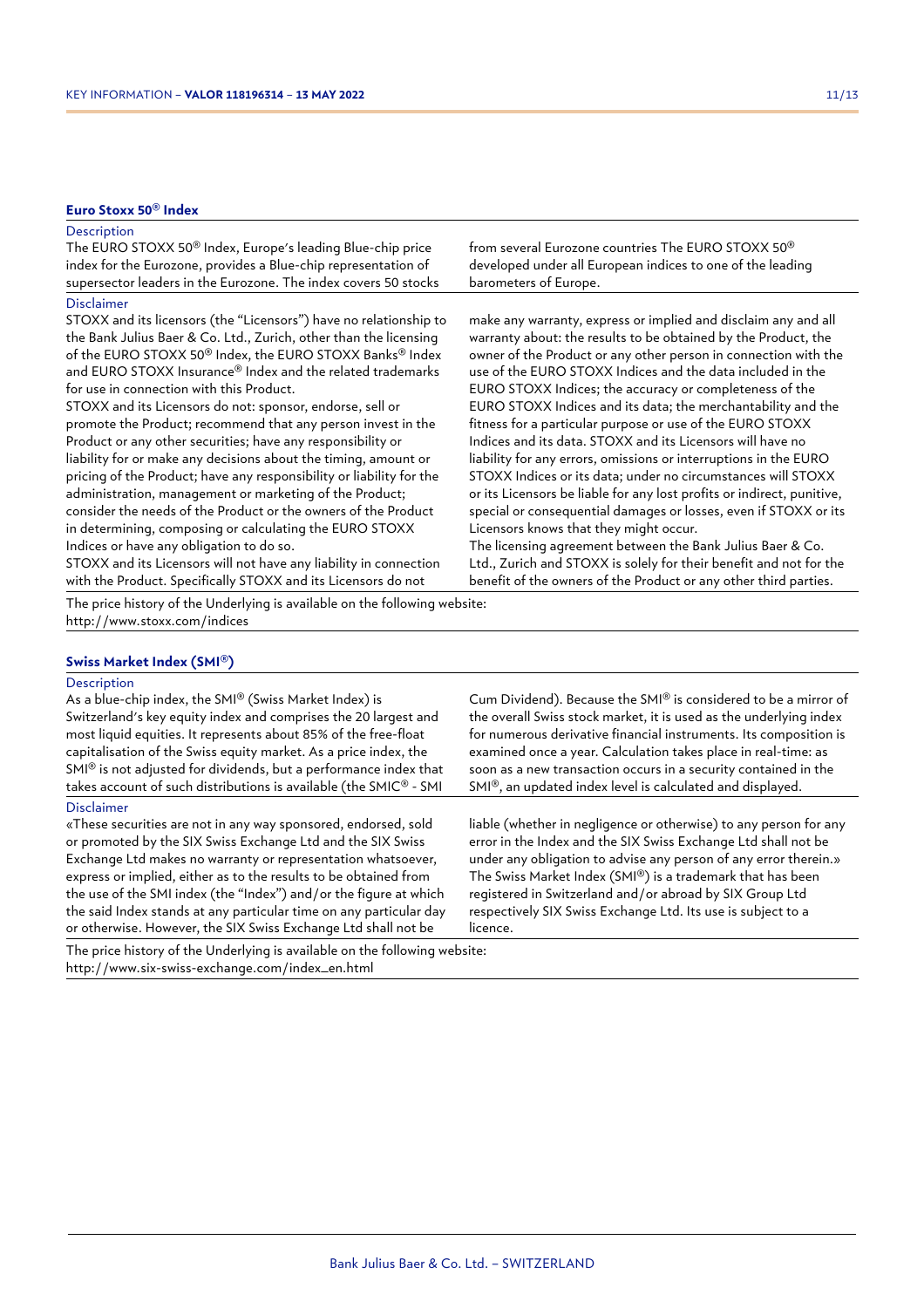## **Nikkei 225 Index**

| <b>Description</b><br>The Nikkei 225 is a stock market index for the Tokyo Stock<br>Exchange (TSE). It has been calculated daily by the Nihon Keizai<br>Shimbun (Nikkei) newspaper since 1950. It is a price-weighted                                                                                                                                                                                                                                                                                                                                                                                                                                                                                          | average (the unit is yen), and the 225 components are reviewed<br>once a year. The Nikkei is the most widely quoted average of<br>Japanese equities.                                                                                                                                                                                                                                                                                                                                                                                                                                                                                                                                                                                            |
|----------------------------------------------------------------------------------------------------------------------------------------------------------------------------------------------------------------------------------------------------------------------------------------------------------------------------------------------------------------------------------------------------------------------------------------------------------------------------------------------------------------------------------------------------------------------------------------------------------------------------------------------------------------------------------------------------------------|-------------------------------------------------------------------------------------------------------------------------------------------------------------------------------------------------------------------------------------------------------------------------------------------------------------------------------------------------------------------------------------------------------------------------------------------------------------------------------------------------------------------------------------------------------------------------------------------------------------------------------------------------------------------------------------------------------------------------------------------------|
| <b>Disclaimer</b><br>The Nikkei Stock Average ("Index") is an intellectual property of<br>Nikkei Inc. "Nikkei", "Nikkei Stock Average", and "Nikkei 225"<br>are the service marks of Nikkei Inc. Nikkei Inc. reserves all the<br>rights, including copyright, to the index. Nikkei Digital Media,<br>Inc., a wholly owned subsidiary of Nikkei Inc. calculates and<br>disseminates the Index under exclusive agreement with Nikkei<br>Inc. Nikkei Inc. and Nikkei Digital Media Inc. are collectively<br>"Index Sponsor".<br>The Products are not in any way sponsored, endorsed or<br>promoted by the Index Sponsor. The Index Sponsor does not<br>make any warranty or representation whatsoever, express or | implied, either as to the results to be obtained as to the use of<br>the Index or the figure as which the Index stands at any<br>particular day or otherwise. The Index is compiled and calculated<br>solely by the Index Sponsor. However, the Index Sponsor shall<br>not be liable to any person for any error in the Index and the<br>Index Sponsor shall not be under any obligation to advise any<br>person, including a purchase or vendor of the Products, of any<br>error therein. In addition, the Index Sponsor gives no assurance<br>regarding any modification or change in any methodology used<br>in calculating the Index and is under no obligation to continue<br>the calculation, publication and dissemination of the Index. |
| The price history of the Underlying is available on the following website:<br>http://finance.yahoo.com/q?s=%5En225&d=t                                                                                                                                                                                                                                                                                                                                                                                                                                                                                                                                                                                         |                                                                                                                                                                                                                                                                                                                                                                                                                                                                                                                                                                                                                                                                                                                                                 |